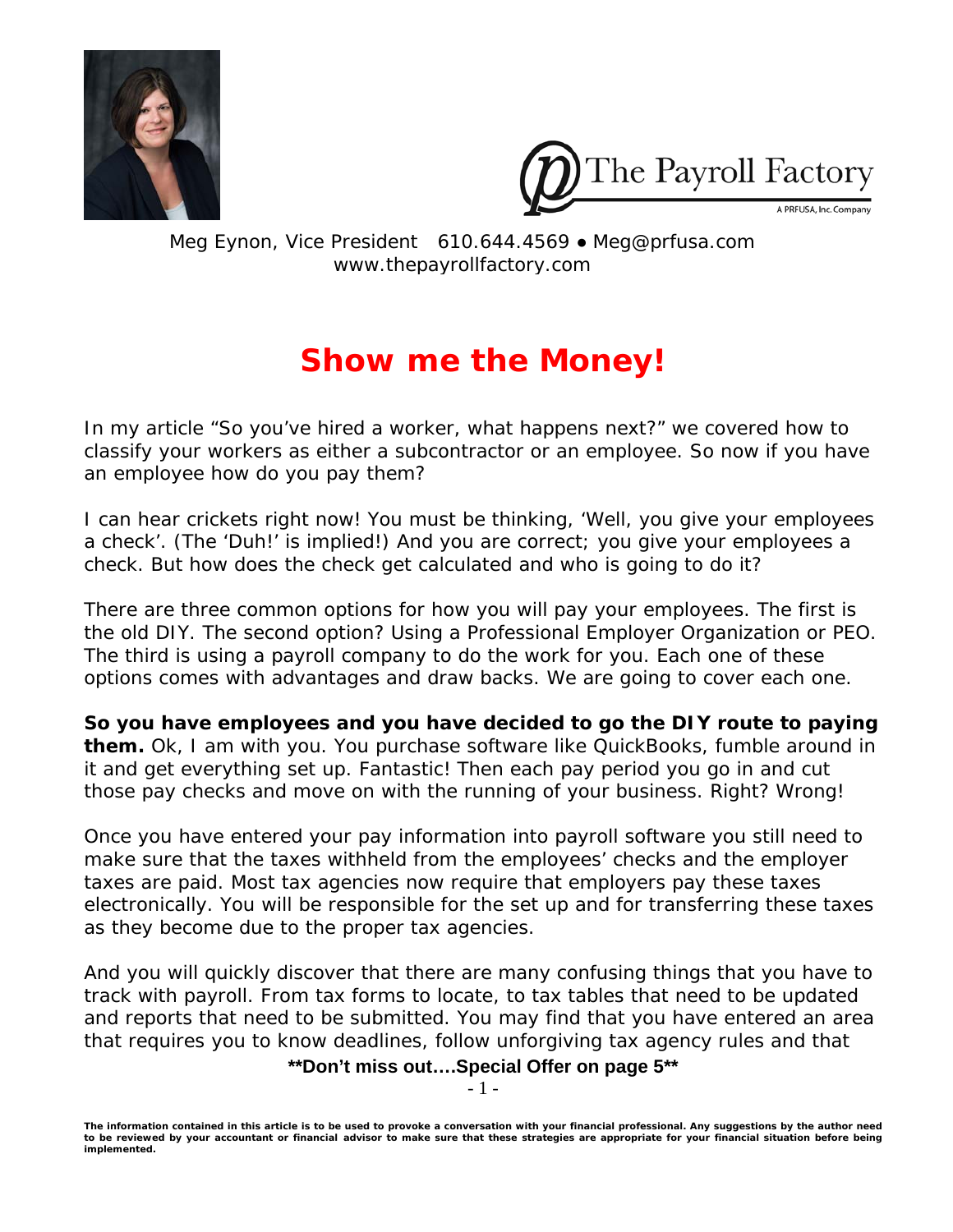the tax agencies are not necessarily there to help you understand the process. Not to mention that if you make a mistake the process is not forgiving and you will more than likely be assessed penalties and interest for any tax remittance mistake you make. The average penalty amount being paid by those who are doing it themselves is \$872.00 per year. That can become quite costly.

And speaking of costs, the average cost of doing payroll yourself is immeasurable. What opportunities have you lost by performing a clerical duty? What business could you have gained during this time? Why are you doing this instead of doing what you do best with your scarce time and energy? You should really outsource this function, you and your business will benefit. Create and grow your business and leave the payroll headaches to someone else.

**One option of outsourcing is using a Professional Employer Organization (PEO) to pay staff through.** Notice I did not say *your* staff! Here is why. A PEO is a company that puts your workers on their books and then leases those employees back to you. The theory behind using a PEO is that it would eliminate the hassles employers face for workers compensation plans, withholding payroll taxes and having to cut paychecks for their employees.

The benefits of using a PEO is that if you are in an industry with a high employer rate for worker's compensation you may get a better rate with a PEO as they have the ability to offer high deductibles and multiple workers' compensation categories to choose from. Most PEO companies also handle worker's claims efficiently and put a lot of effort into verifying those claims so that fraudulent claims are not paid out.

Another benefit to using a PEO is that they do extensive background checks. Most of the time consuming issues that employers face when hiring an employee are handled through the PEO, eliminating the time, expense and aggravation of the hiring process. A PEO also offers all of your employee benefits and can do so from health and dental insurance to retirement plans and employee deferrals.

Once you have started using a PEO you would no longer need to process payroll, produce tax payments and file payroll tax returns. The PEO would take care of this on your company's behalf.

So this sounds great so far, but what are potential drawbacks? There are some disadvantages in using a PEO. One is that the PEO can drop your worker's compensation category due to the risk involved with your industry. This can leave you in the same position you were in before using a PEO, having to deal with the high cost of Worker's Compensation. Most companies choose to use a PEO due to the high risk nature of their business only to find out that their PEO is not required to renew their worker's compensation policies on an annual basis.

### **\*\*Don't miss out….Special Offer on page 5\*\***

- 2 -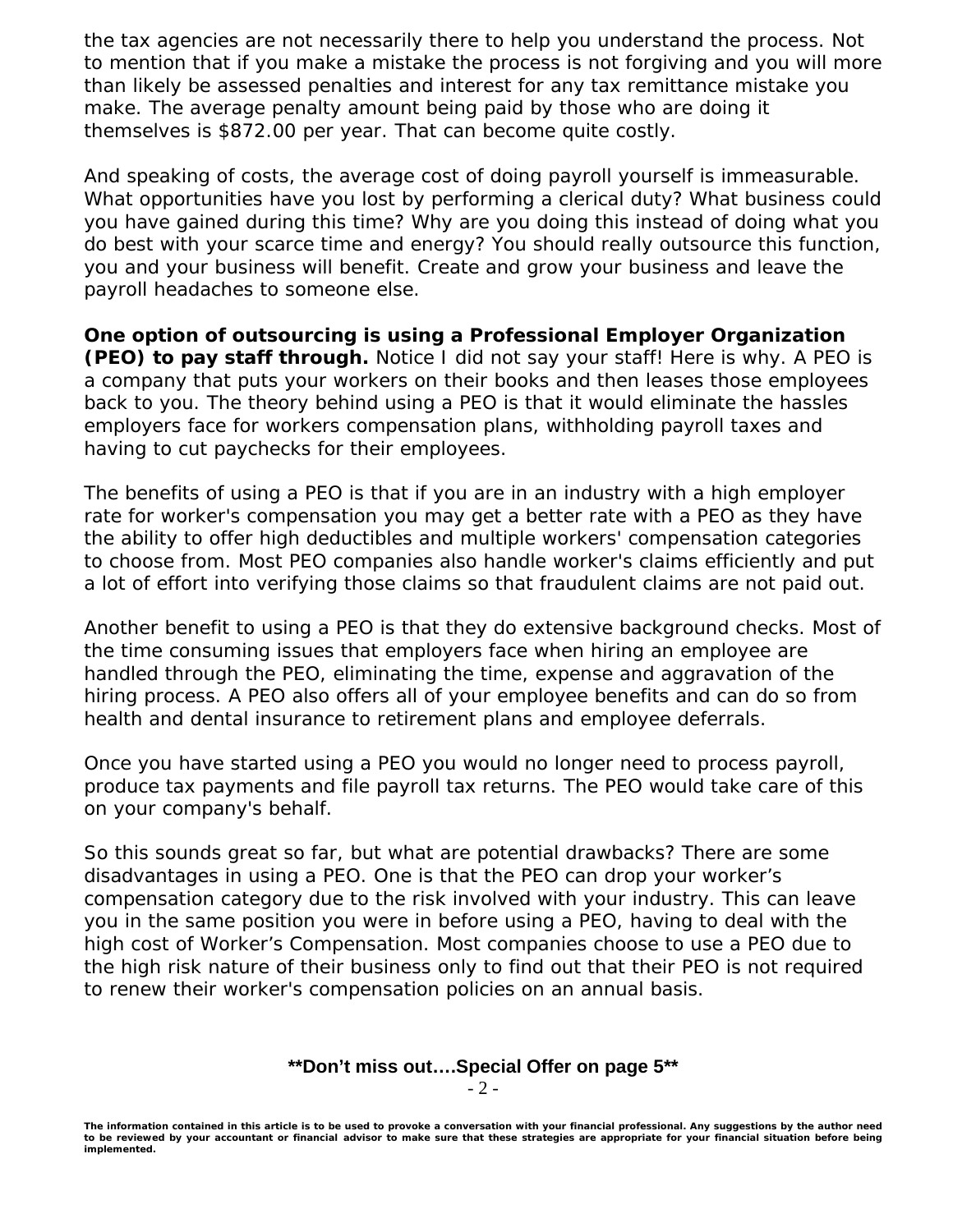The other fall back to using a PEO is that your company does not have its own history of worker's compensation claims. This becomes an issue because worker's compensation rates are complied in part by your company's claim record. The modified rates are based on a three year claim history. Maintain a safe working environment, educate your employees on safety issues, keep claims to a minimum and you can expect to pay less. If you use a PEO and then decide to go back to your original employee structure you will be forced to apply for worker's compensation on your own. Since your company has no current history of worker's compensation claims you can expect to pay the base rate and not have access to a modified rate for three years.

Another reason some company's do not use a PEO is because they lose control of their hiring practices. You may find a job candidate that you would like to hire, only to have that person turned down by the PEO. If the PEO is not comfortable with the candidate's background they can refuse to hire that individual. This is a two sided issue. On the one hand you may have to pass up the perfect candidate, on the other you may have missed something in your screening processes that your PEO has caught on your behalf. Either way, the days of using your best judgment are over. You must now rely on the judgment of a third party to figure out who would be the best employee for your company.

The final thing to consider is whether or not the PEO you choose is in a strong financial position. Get back ground on their other clients. Find out their cash flow. Ask about how your money is handled? Is it reconciled back to you? You need to be 100% sure that the employees you leased from the PEO are getting paid and paid timely.

A PEO is not the perfect solution for every company. If your company is considered a high risk category for worker's compensation insurance and you are having a hard time finding insurance coverage at a reasonable cost a PEO might be the right answer for you.

**The third way to pay your employees and to outsource the process is to use a payroll company.** Companies use payroll companies to process their payroll for five major reasons: cost, convenience, functionality, accuracy and compliance.

With a payroll company you can usually outsource payroll for half of the cost of what it takes to do payroll in-house or in a DIY situation. Payroll companies are able to do this because they are set up to process payroll in bulk. So they have all of their systems set up to be able to process in an efficient manner for hundreds of clients. The cost of the systems and expenses is spread over all of their clients. Unlike a DIY situation where you have to pay the expense of software, updates and have to individually file all of your returns.

## **\*\*Don't miss out….Special Offer on page 5\*\***

- 3 -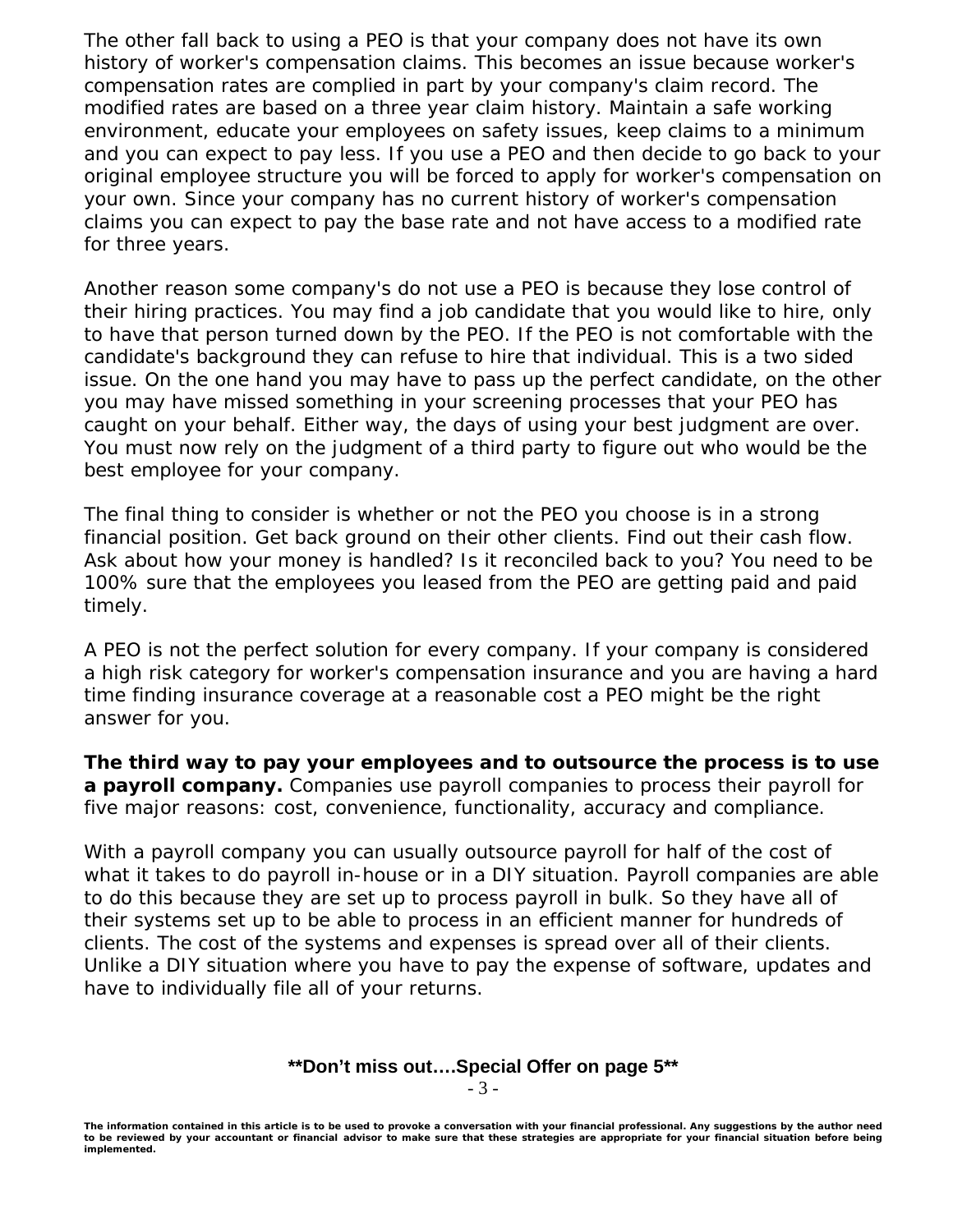Convenience comes in the form of simply calling your payroll company, telling them what hours your employees worked and your job is mostly done. You have three more steps in your process after this. Get the package from your payroll company, hand out the checks to your employees, and make sure you have enough money in your bank account to cover the checks and the taxes associated with that payroll.

There are different methods to reporting your payroll to a payroll company. You can process payroll online if it suits your needs and busy schedule. You can email the data, send a spreadsheet, or fax in your payroll. This is part of the functionality of a payroll company. The other part is that payroll companies also handle items for you such as retirement plan administration, provide direct deposit, calculate manual checks for you if you forgot to pay an employee with your regular payroll and prepare W2s for your company at the end of each year. There are a lot more functions a payroll company can provide for your company. You can check out the company's website to see what they offer or call your provider to see how they can be of help to you.

The other important area in any payroll, whether done in house, by a PEO or with a payroll company is accuracy. The only difference with a payroll company is that they know they have to do an accurate job with your payroll in order to keep your business. They also have to stay current on all tax law changes that take place throughout the year to make sure your payroll is processed accurately. This is a big motivating factor in client retention and your company will benefit from this diligence.

The final reason that you would use a payroll company is for making sure that everything is run properly and is compliant with the current tax laws. Payroll processing and the taxes withheld are complicated in that there are multiple sets of rules that must be followed. Not only does the Federal government have rules and tax obligations that must be dealt with but there is also State and Local compliance issues that need to be handled. These vary from State to State and from Local municipality to Local municipality. Most entrepreneurs do not go into business to become Federal, State and Local tax experts. But entrepreneurs who own payroll companies go into business just for that reason. This is their field of expertise. So let the experts handle the compliance and legal issues associated with payroll.

Some of the drawbacks of using a payroll company are that you have less control over the process and have less flexibility for when you pay. With a payroll company you are going to have a set time that payroll is due and a set check date. So if you forget to pay your employees you cannot call your payroll company at midnight and expect to get checks the next day. You will have to work within the confines of the payroll company's business hours and their internal deadlines.

### **\*\*Don't miss out….Special Offer on page 5\*\***

- 4 -